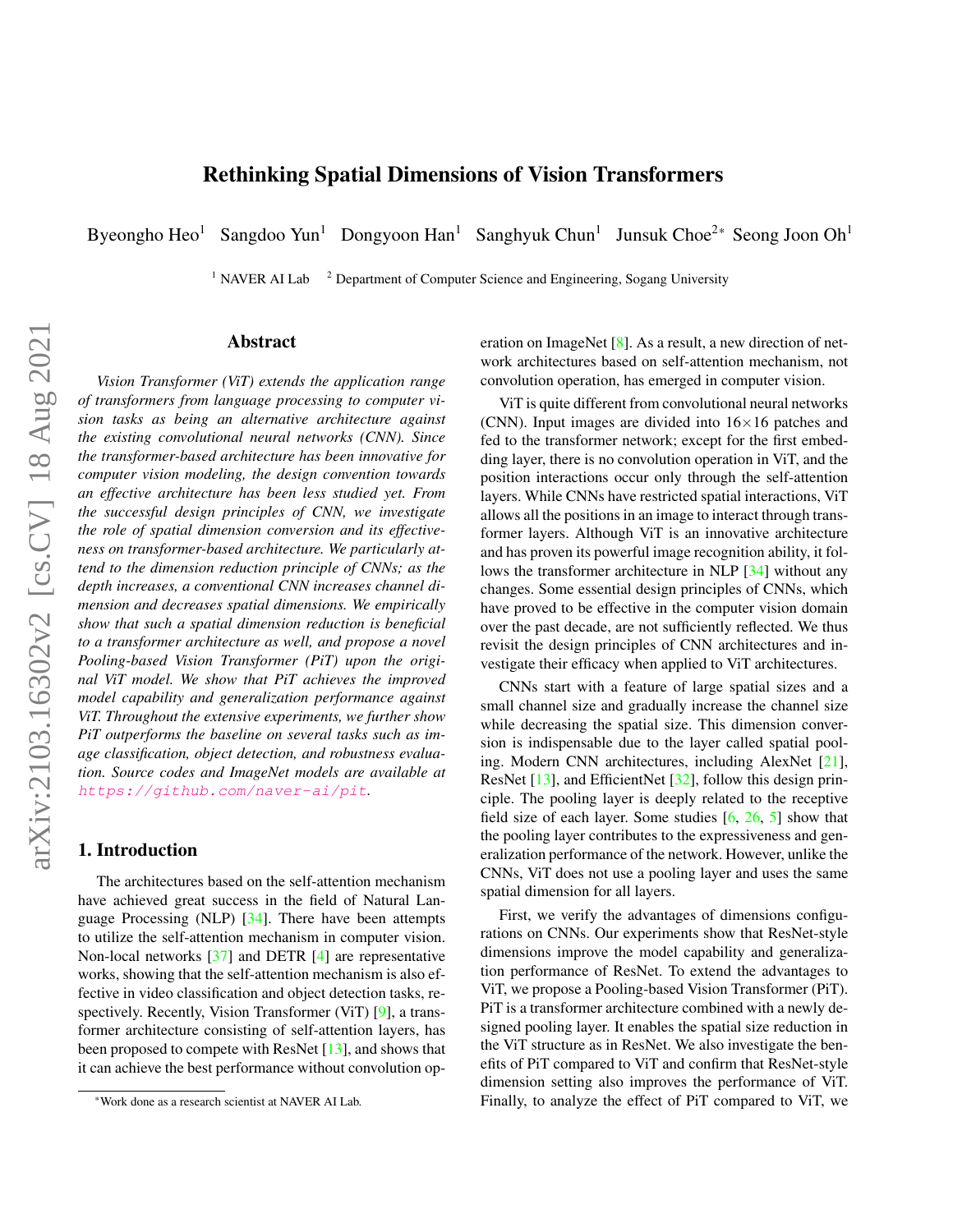<span id="page-1-1"></span><span id="page-1-0"></span>

Figure 1. Schematic illustration of dimension configurations of networks. We visualize ResNet50 [\[13\]](#page-8-2), Vision Transformer (ViT) [\[9\]](#page-8-1), and our Pooling-based Vision Transformer (PiT); (a) ResNet50 gradually downsamples the features from the input to the output; (b) ViT does not change the spatial dimensions; (c) PiT involves ResNet style spatial dimension into ViT.

analyze the attention matrix of transformer block with entropy and average distance measure. The analysis shows the attention patterns inside layers of ViT and PiT, and helps to understand the inner mechanism of ViT and PiT.

We verify that PiT improves performances over ViT on various tasks. On ImageNet classification, PiT and outperforms ViT at various scales and training environments. Additionally, we have compared the performance of PiT with various convolutional architectures and have specified the scale at which the transformer architecture outperforms the CNN. We further measure the performance of PiT as a backbone for object detection. ViT- and PiT-based deformable DETR [\[44\]](#page-9-3) are trained on the COCO 2017 dataset [\[24\]](#page-8-8) and the result shows that PiT is even better than ViT as a backbone architecture for a task other than image classification. Finally, we verify the performance of PiT in various environments through the robustness benchmark.

## 2. Related works

### 2.1. Dimension configuration of CNN

Dimension conversion can be found in AlexNet [\[21\]](#page-8-4), which is one of the earliest convolutional networks in computer vision. AlexNet uses three max-pooling layers. In the max-pooling layer, the spatial size of the feature is reduced by half, and the channel size is increased by the convolution after the max-pooling. VGGnet [\[30\]](#page-9-4) uses 5 spatial resolutions using 5 max-pooling. In the pooling layer, the spatial size is reduced by half and the channel size is doubled. GoogLeNet [\[31\]](#page-9-5) also used the pooling layer. ResNet [\[13\]](#page-8-2) performed spatial size reduction using the convolution layer of stride 2 instead of max pooling. It is an improvement in the spatial reduction method. The convolution layer of stride 2 is also used as a pooling method in recent architectures (EfficietNet [\[32\]](#page-9-2), MobileNet [\[29,](#page-9-6) [19\]](#page-8-9)). Pyramid-Net [\[11\]](#page-8-10) pointed out that the channel increase occurs only in the pooling layer and proposed a method to gradually increase the channel size in layers other than the pooling layer. ReXNet [\[12\]](#page-8-11) reported that the channel configuration of the network has a significant influence on the network

performance. In summary, most convolution networks use a dimension configuration with spatial reduction.

### 2.2. Self-attention mechanism

Transformer architecture [\[34\]](#page-9-0) significantly increased the performance of the NLP task with the self-attention mechanism. Funnel Transformer [\[7\]](#page-8-12) improves the transformer architecture by reducing tokens by a pooling layer and skipconnection. However, because of the basic difference between the architecture of NLP and computer vision, the method of applying to pool is different from our method. Some studies are conducted to utilize the transformer architecture to the backbone network for computer vision tasks. Non-local network [\[37\]](#page-9-1) adds a few self-attention layers to CNN backbone, and it shows that the self-attention mecha-nism can be used in CNN. [\[28\]](#page-9-7) replaced  $3 \times 3$  convolution of ResNet to local self-attention layer. [\[36\]](#page-9-8) used an attention layer for each spatial axis. [\[2\]](#page-8-13) enables self-attention of the entire spatial map by reducing the computation of the attention mechanism. Most of these methods replace 3x3 convolution with self-attention or adds a few self-attention layers. Therefore, the basic structure of ResNet is inherited, that is, it has the convolution of stride 2 as ResNet, resulting in a network having a dimension configuration of ResNet.

Only the vision transformer uses a structure that uses the same spatial size in all layers. Although ViT did not follow the conventions of ResNet, it contains many valuable new components in the network architecture. In ViT, layer normalization is applied for each spatial token. Therefore, layer normalization of ViT is closer to positional normalization [\[22\]](#page-8-14) than a layer norm of convolutional neural network [\[1,](#page-8-15) [39\]](#page-9-9). Although it overlaps with the lambda network [\[2\]](#page-8-13), it is not common to use global attention through all blocks of the network. The use of class tokens instead of global average pooling is also new, and it has been reported that separating tokens increases the efficiency of distillation [\[33\]](#page-9-10). In addition, the layer configuration, the skipconnection position, and the normalization position of the Transformer are also different from ResNet. Therefore, our study gives a direction to the new architecture.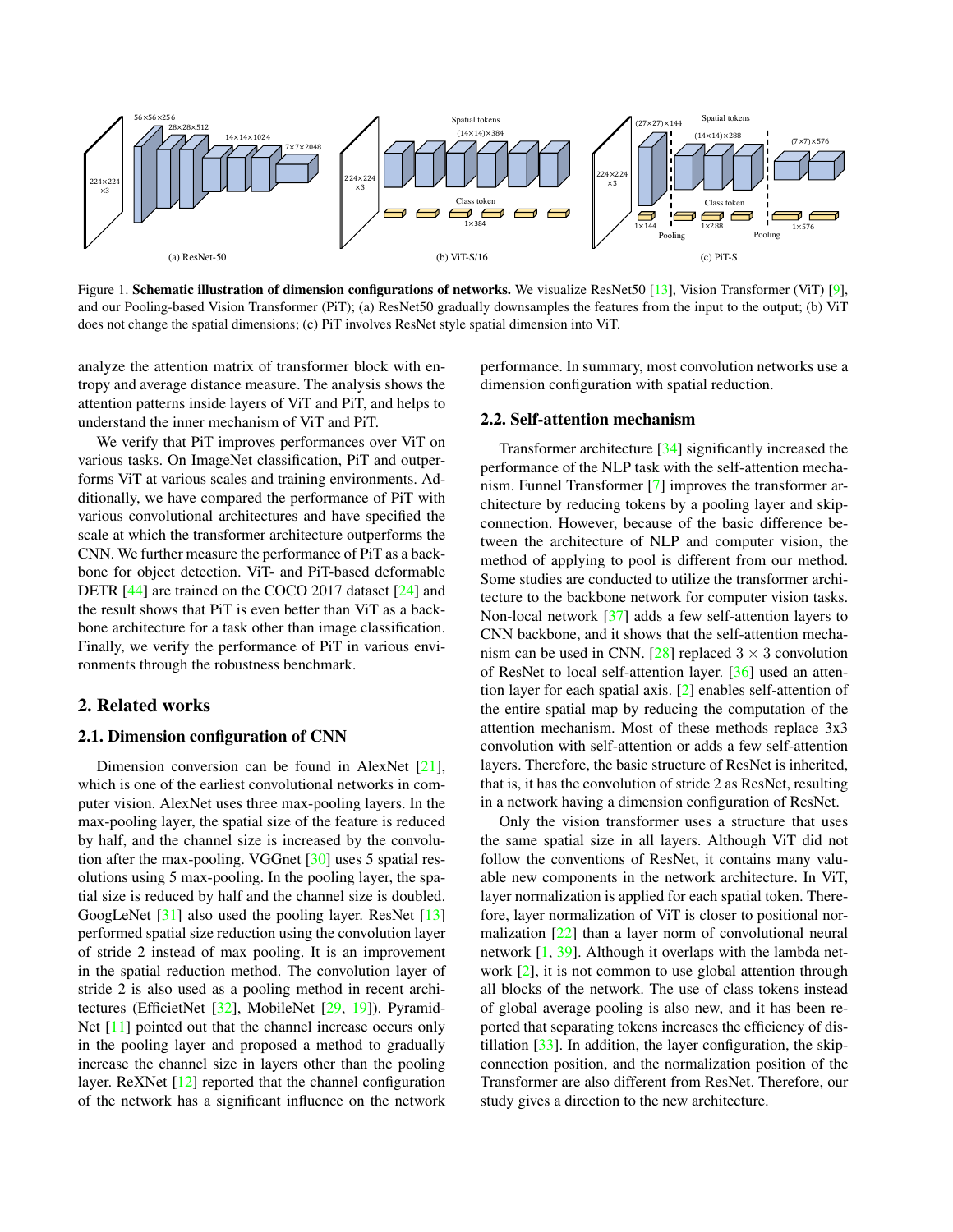<span id="page-2-1"></span><span id="page-2-0"></span>

Figure 2. Effects of the spatial dimensions in ResNet50 [\[13\]](#page-8-2). We verify the effect of the spatial dimension with ResNet50. As shown in the figures, ResNet-style is better than ViT-style in the model capability, generalization performance, and model performance.

#### 3. Revisiting spatial dimensions

In order to introduce dimension conversion to ViT, we investigate spatial dimensions in network architectures. First, we verify the benefits of dimension configuration in ResNet architecture. Although dimension conversion has been widely used for most convolutional architectures, its effectiveness is rarely verified. Based on the findings, we propose a Pooling-based Vision Transformer (PiT) that applies the ResNet-style dimension to ViT. We propose a new pooling layer for transformer architecture and design ViT with the new pooling layer (PiT). With PiT models, we verify whether the ResNet-style dimension brings advantages to ViT. In addition, we analyze the attention matrix of the self-attention block of ViT to investigate the effect of PiT in the transformer mechanism. Finally, we introduce PiT architectures corresponding to various scales of ViT.

### 3.1. Dimension setting of CNN

As shown in Figure [1](#page-1-0) (a), most convolutional architectures reduce the spatial dimension while increases the channel dimension. In ResNet50, a stem layer reduces the spatial size of an image to  $56 \times 56$ . After several layer blocks, Convolution layers with stride 2 reduce the spatial dimension by half and double the channel dimension. The spatial reduction using a convolution layer with stride 2 is a frequently used method in recent architectures [\[32,](#page-9-2) [29,](#page-9-6) [19,](#page-8-9) [12\]](#page-8-11). We conduct an experiment to analyze the performance difference according to the presence or absence of the spatial reduction layer in a convolutional architecture. ResNet50, one of the most widely used networks in ImageNet, is used for architecture and is trained over 100 epochs without complex training techniques. For ResNet with ViT style dimension, we use the stem layer of ViT to reduce the feature to  $14 \times 14$ spatial dimensions while reducing the spatial information loss in the stem layer. We also remove the spatial reduction layers of ResNet to maintain the initial feature dimensions for all layers like ViT. We measured the performance for several sizes by changing the channel size of ResNet.

First, we measured the relation between FLOPs and training loss of ResNet with ResNet-style or ViT-style dimension configuration. As shown in Figure [2](#page-2-0) (a), ResNet (ResNet-style) shows lower training loss over the same computation costs (FLOPs). It implies that ResNet-style dimensions increase the capability of architecture. Next, we analyzed the relation between training and validation accuracy, which represents the generalization performance of architecture. As shown in Figure [2](#page-2-0) (b), ResNet (ResNetstyle) achieves higher validation accuracy than ResNet (ViT-style). Therefore, ResNet-style dimension configuration is also helpful for generalization performance. In summary, ResNet-style dimension improves the model capability and generalization performance of the architecture and consequently brings a significant improvement in validation accuracy as shown in Figure [2](#page-2-0) (c).

#### 3.2. Pooling-based Vision Transformer (PiT)

Vision Transformer (ViT) performs network operations based on self-attention, not convolution operations. In the self-attention mechanism, the similarity between all locations is used for spatial interaction. Figure [1](#page-1-0) (b) shows the dimension structure of this ViT. Similar to the stem layer of CNN, ViT divides the image by patch at the first embedding layer and embedding it to tokens. Basically, the structure does not include a spatial reduction layer and keeps the same number of spatial tokens overall layer of the network. Although the self-attention operation is not limited by spatial distance, the size of the spatial area participating in attention is affected by the spatial size of the feature. Therefore, in order to adjust the dimension configuration like ResNet, a spatial reduction layer is also required in ViT.

To utilize the advantages of the dimension configuration to ViT, we propose a new architecture called Poolingbased Vision Transformer (PiT). First, we designed a pooling layer for ViT. Our pooling layer is shown in Figure [4.](#page-3-0) Since ViT handles neuron responses in the form of 2Dmatrix rather than 3D-tensor, the pooling layer should sep-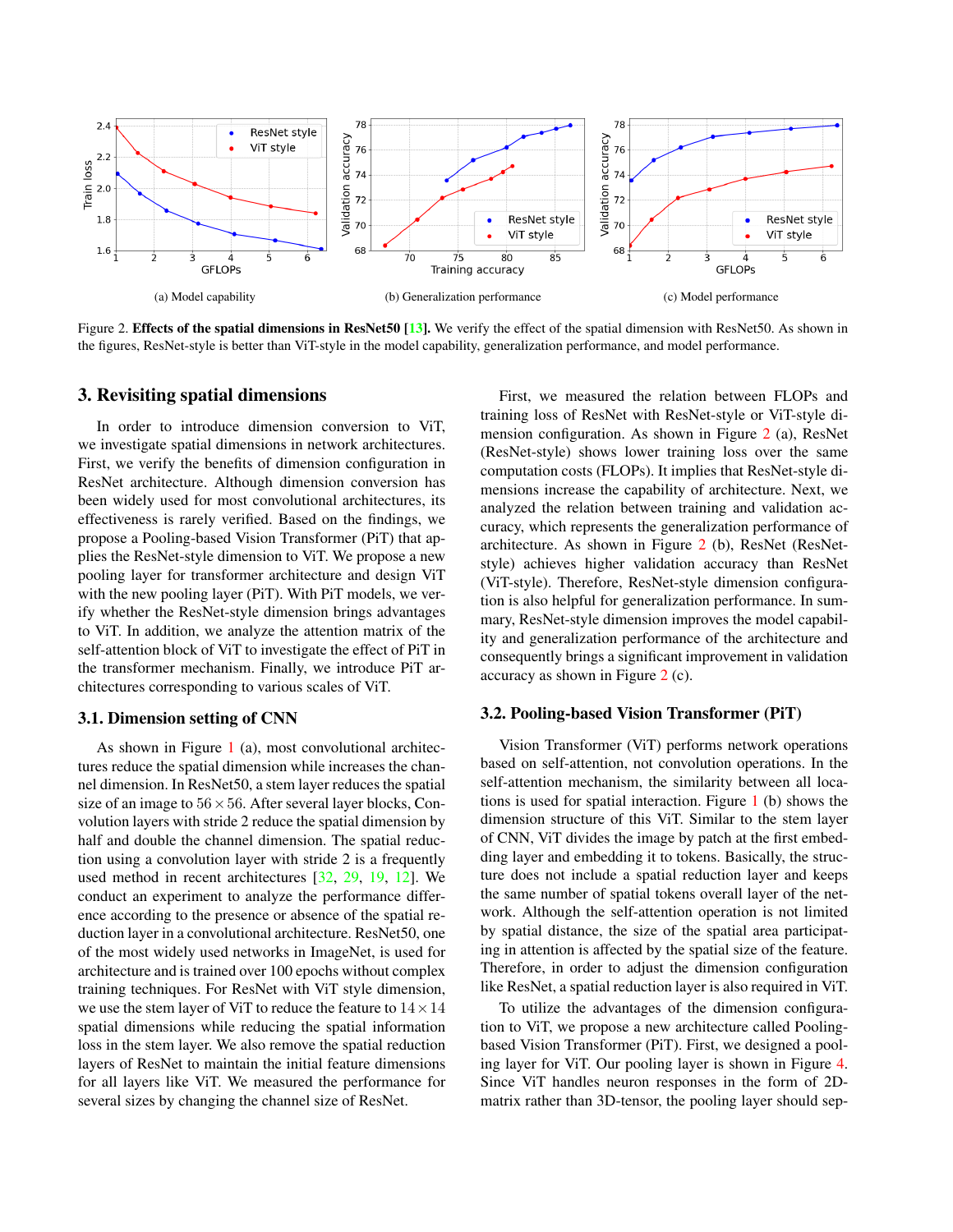<span id="page-3-2"></span><span id="page-3-1"></span>

Figure 3. Effects of the spatial dimensions in vision transformer (ViT) [\[9\]](#page-8-1). We compare our Pooling-based Vision Transformer (PiT) with original ViT at various aspects. PiT outperforms ViT in capability, generalization performance, and model performance.

<span id="page-3-0"></span>

Figure 4. Pooling layer of PiT architecture. PiT uses the pooling layer based on depth-wise convolution to achieve channel multiplication and spatial reduction with small parameters.

arate spatial tokens and reshape them into 3D-tensor with spatial structure. After reshaping, spatial size reduction and channel increase are performed by depth-wise convolution. And, the responses are reshaped into a 2D matrix for the computation of transformer blocks. In ViT, there are parts that do not correspond to the spatial structure, such as a class token or distillation token [\[33\]](#page-9-10). For these parts, the pooling layer uses an additional fully-connected layer to adjust the channel size to match the spatial tokens. Our pooling layer enables spatial reduction on ViT and is used for our PiT architecture as shown in Figure [1](#page-1-0) (c). PiT includes two pooling layers which make three spatial scales.

Using PiT architecture, we performed an experiment to verify the effect of PiT compared to ViT. The experiment setting is the same as the ResNet experiment. Figure [3](#page-3-1) (a) represents the model capability of ViT and PiT. At the same computation cost, PiT has a lower train loss than ViT. Using the spatial reduction layers in ViT also improves the capability of architecture. The comparison between training accuracy and validation accuracy shows a significant difference. As shown in Figure [3](#page-3-1) (b), ViT does not improve validation accuracy even if training accuracy increases. On the other hand, in the case of PiT, validation accuracy increases as training accuracy increases. The big difference in generalization performance causes the performance difference between PiT and ViT as shown in Figure [3](#page-3-1) (c). The phenomenon that ViT does not increase performance even when FLOPs increase in ImageNet is reported in ViT paper [\[9\]](#page-8-1). In the training data of ImageNet scale, ViT shows poor generalization performance, and PiT alleviates this. So, we believe that the spatial reduction layer is also necessary for the generalization of ViT. Using the training trick is a way to improve the generalization performance of ViT in ImageNet. The combination of training tricks and PiT is covered in the experiment section.

## 3.3. Attention analysis

We analyze the transformer networks with measures on attention matrix [\[35\]](#page-9-11). We denotes  $\alpha_{i,j}$  as  $(i, j)$  component of attention matrix  $A \in \mathbb{R}^{M \times N}$ . Note that attention values after soft-max layer is used, i.e.  $\sum_i \alpha_{i,j} = 1$ . The attention entropy is defined as

Entropy = 
$$
-\frac{1}{N} \sum_{j}^{N} \sum_{i} \alpha_{i,j} \log \alpha_{i,j}.
$$
 (1)

The entropy shows the spread and concentration degree of an attention interaction. A small entropy indicates a concentrated interaction, and a large entropy indicates a spread interaction. We also measure an attention distance,

$$
\text{Distance} = \frac{1}{N} \sum_{j}^{N} \sum_{i} \alpha_{i,j} ||\boldsymbol{p}_i - \boldsymbol{p}_j||_1. \tag{2}
$$

 $p_i$  represents relative spatial location of *i*-th token  $(x_i/W, y_i/H)$  for feature map  $F \in \mathbb{R}^{H \times W \times C}$ . So, the attention distance shows a relative ratio compared to the overall feature size, which enables comparison between the different sizes of features. We analyze transformer-based models (ViT-S [\[33\]](#page-9-10) and PiT-S) and values are measured overall validation images and are averaged over all heads of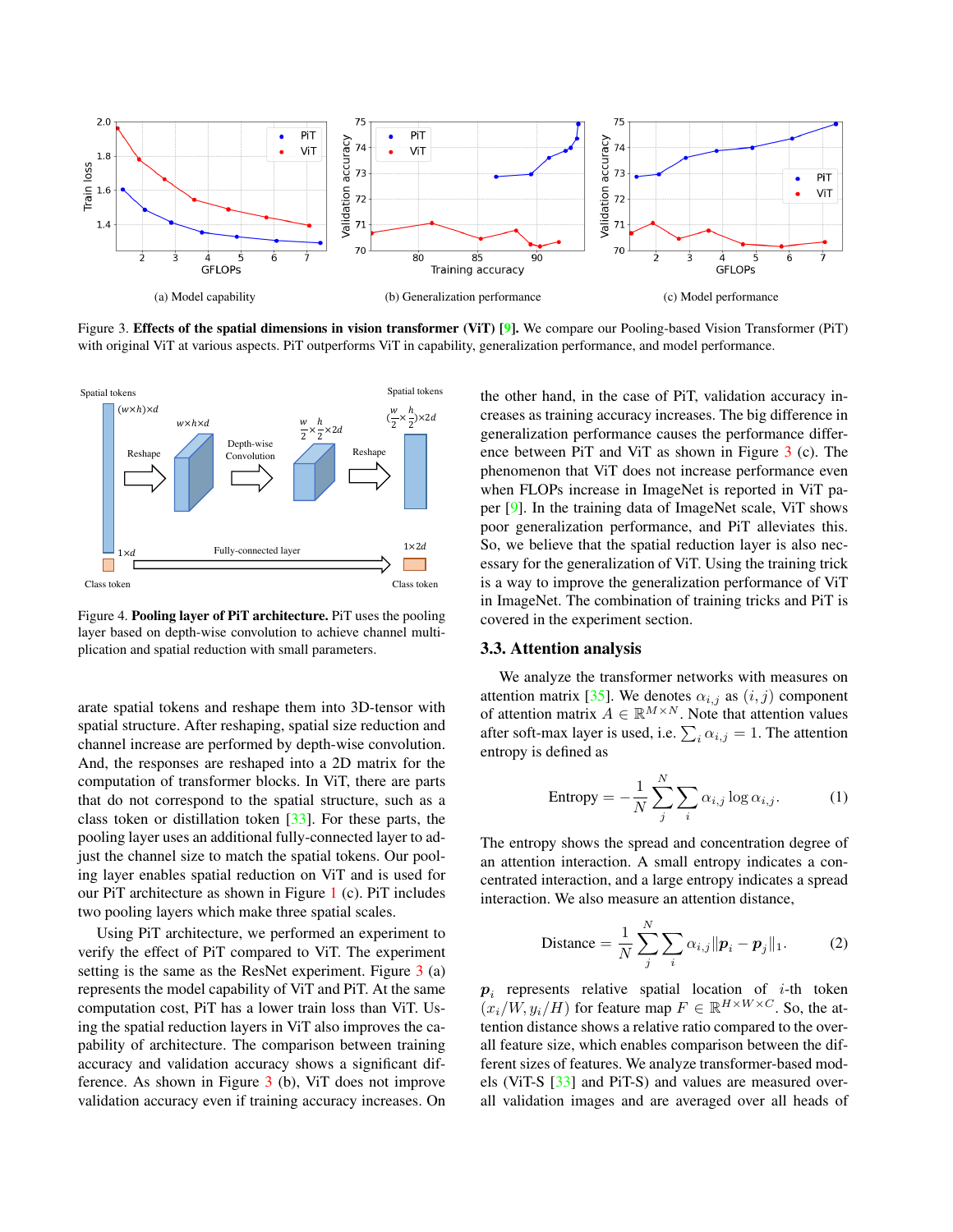<span id="page-4-2"></span>each layer. Our analysis is only conducted for the spatial tokens rather than the class token following the previous study [\[35\]](#page-9-11). We also skip the attention of the last transformer block since the spatial tokens of the last attention are independent of the network outputs.

The results are shown in Figure [5.](#page-4-0) In ViT, the entropy and the distance increase as the layer become deeper. It implies that the interaction of ViT is concentrated to close tokens at the shallow layers and the interaction is spread in a wide range of tokens at the deep layers. The entropy and distance pattern of ViT is similar to the pattern of transformer in the language domain [\[35\]](#page-9-11). PiT changes the patterns with the spatial dimension setting. At shallow layers (1-2 layers), large spatial size increases the entropy and distance. On the other hand, the entropy and distance are decreased at deep layers (9-11 layers) due to the small spatial size. In short, the pooling layer of PiT spreads the interaction in the shallow layers and concentrates the interaction in the deep layers. In contrast to discrete word inputs of the language domain, the vision domain uses image-patch inputs which require pre-processing operations such as filtering, contrast, and brightness calibration. In shallow layers, the spread interaction of PiT is close to the pre-processing than the concentrated interaction of ViT. Also, compared to language models, image recognition has relatively low output complexity. So, in deep layers, concentrated interaction might be enough. There are significant differences between the vision and the language domain, and we believe that the attention of PiT is suitable for image recognition backbone.

#### 3.4. Architecture design

The architectures proposed in ViT paper [\[9\]](#page-8-1) aimed at datasets larger than ImageNet. These architectures (ViT-Large, ViT-Huge) have an extremely large scale than general ImageNet networks, so it is not easy to compare them with other networks. So, following the previous study [\[33\]](#page-9-10) of Vision Transformer on ImageNet, we design the PiT at a scale similar to the small-scale ViT architectures (ViT-Base, ViT-Small, ViT-Tiny). In the DeiT paper [\[33\]](#page-9-10), ViT-Small and ViT-Tiny are named DeiT-S and DeiT-Ti, but to avoid confusion due to the model name change, we use ViT for all models. Corresponding to the three scales of ViT (tiny, small, and base), we design four scales of PiT (tiny, extra small, small, and base). Detail architectures are described in Table [1.](#page-4-1) For convenience, we abbreviate the model names: Tiny - Ti, eXtra Small - XS, Small - S, Base - B FLOPs and spatial size were measured based on  $224 \times 224$  image. Since PiT uses a larger spatial size than ViT, we reduce the stride size of the embedding layer to 8, while patch-size is 16 as ViT. Two pooling layers are used for PiT, and the channel increase is implemented as increasing the number of heads of multi-head attention. We design PiT to have a similar depth to ViT, and adjust the channels and the heads to have

<span id="page-4-0"></span>

(b) Spatial distance of interaction

Figure 5. Attention analysis. We investigate the attention matrix of the self-attention layer. Figure (a) shows the entropy and figure (b) shows the interaction distance. PiT increases the entropy and the distance in shallow layers and decreases in deep layers.

<span id="page-4-1"></span>

| Network                  | Spatial<br>size                    | # of<br>blocks           | $#$ of<br>heads | Channel<br>size    | <b>FLOPs</b> |
|--------------------------|------------------------------------|--------------------------|-----------------|--------------------|--------------|
| $ViT-Ti [33]$            | $14 \times 14$                     | 12                       | 3               | 192                | 1.3B         |
| PiT-Ti                   | 27 x 27<br>$14 \times 14$<br>7 x 7 | 2<br>6<br>4              | 2<br>4<br>8     | 64<br>128<br>256   | 0.7B         |
| PiT-XS                   | 27 x 27<br>$14 \times 14$<br>7 x 7 | $\overline{c}$<br>6<br>4 | 2<br>4<br>8     | 96<br>192<br>384   | 1.4B         |
| ViT-S $\lceil 33 \rceil$ | 14 x 14                            | 12                       | 6               | 384                | 4.6B         |
| PiT-S                    | 27 x 27<br>$14 \times 14$<br>7 x 7 | 2<br>6<br>4              | 3<br>6<br>12    | 144<br>288<br>576  | 2.9B         |
| ViT-B $[9]$              | $14 \times 14$                     | 12                       | 12              | 768                | 17.6B        |
| $Pi$ -B                  | 31 x 31<br>$16 \times 16$<br>8 x 8 | 3<br>6<br>4              | 4<br>8<br>16    | 256<br>512<br>1024 | 12.5B        |

Table 1. Architecture configuration. The table shows spatial sizes, number of blocks, number of heads, channel size, and FLOPs of ViT and PiT. The structure of PiT is designed to be as similar as possible to ViT and to have less GPU latency.

smaller FLOPs, parameter size, and GPU latency than those of ViT. We clarify that PiT is not designed with large-scale parameter search such as NAS  $[25, 3]$  $[25, 3]$  $[25, 3]$ , so PiT can be further improved through a network architecture search.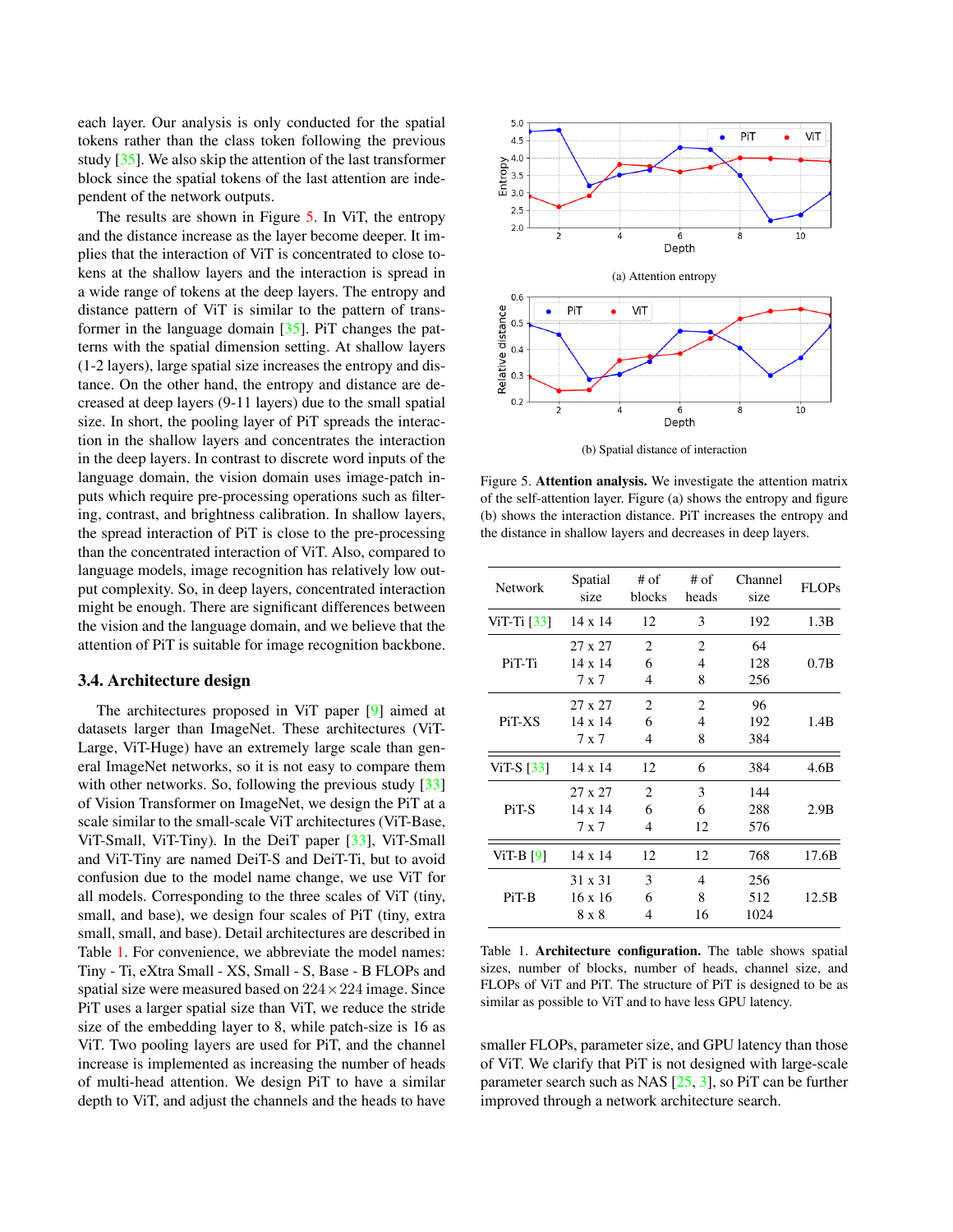<span id="page-5-1"></span><span id="page-5-0"></span>

| Architecture             | <b>FLOPs</b> | # of<br>params    | Throughput<br>(imgs/sec) | Vanilla | $+$ CutMix [41] | $+$ DeiT [ $33$ ] | +Distill $\approx$ [33] |
|--------------------------|--------------|-------------------|--------------------------|---------|-----------------|-------------------|-------------------------|
| ViT-Ti $\left[33\right]$ | 1.3 B        | 5.7 M             | 2564                     | 68.7%   | 68.5%           | $72.2\%$          | 74.5%                   |
| PiT-Ti                   | 0.7 B        | 4.9 M             | 3030                     | 71.3%   | 72.6%           | 73.0%             | 74.6%                   |
| PiT-XS                   | 1.4 B        | 10.6 <sub>M</sub> | 2128                     | 72.4%   | 76.8%           | 78.1%             | 79.1%                   |
| ViT-S $\left[33\right]$  | 4.6 B        | 22.1 M            | 980                      | 68.7%   | 76.5%           | 79.8%             | 81.2%                   |
| PiT-S                    | 2.9 B        | 23.5 M            | 1266                     | 73.3%   | 79.0%           | 80.9%             | 81.9%                   |
| $ViT-B [9]$              | 17.6 B       | 86.6 M            | 303                      | 69.3%   | 75.3%           | 81.8%             | 83.4%                   |
| $Pi$ -B                  | 12.5 B       | 73.8 M            | 348                      | 76.1%   | 79.9%           | 82.0%             | 84.0%                   |

Table 2. **ImageNet performance comparison with ViT.** We compare the performances of ViT and PiT with some training techniques on ImageNet dataset. PiT shows better performance with low computation compared to ViT.

## 4. Experiments

We verified the performance of PiT through various experiments. First, we compared PiT at various scales with ViT in various training environments of ImageNet training. And, we extended the ImageNet comparison to architectures other than Transformer. In particular, we focus on the comparison of the performance of ResNet and PiT, and investigate whether PiT can beat ResNet. We also applied PiT to an object detector based on deformable DETR [\[44\]](#page-9-3), and compared the performance as a backbone architecture for object detection. To analyze PiT in various views, we evaluated the performance of PiT on robustness benchmarks.

#### 4.1. ImageNet classification

We compared the performance of PiT models of Table [1](#page-4-1) with corresponding ViT models. To clarify the computation time and size of the network, we measured FLOPs, the number of parameters, and GPU throughput (images/sec) of each network. The GPU throughput was measured on NVIDIA V100 single GPU with 128 batch-size. We trained the network using four representative training environments. The first is a vanilla setting that trains the network without complicated training techniques. The vanilla setting has the lowest performance due to the lack of techniques to help generalization performance and also used for the previous experiments in Figure [2,](#page-2-0) [3.](#page-3-1) The second is training with CutMix [\[41\]](#page-9-12) data augmentation. Although only data augmentation has changed, it shows significantly better perfor-mance than the vanilla setting. The third is the DeiT [\[33\]](#page-9-10) setting, which is a compilation of training techniques to train ViT on ImageNet-1k [\[8\]](#page-8-3). DeiT setting includes various training techniques and parameter tuning, and we used the same training setting through the official open-source code. However, in the case of Repeated Augment [\[18\]](#page-8-18), we confirmed that it had a negative effect in a small model, and it was used only for Base models. The last is a DeiT setting with knowledge distillation. The distillation setting is reported as the best performance setting in DeiT [\[33\]](#page-9-10) paper. The network uses an additional distillation token and is

trained with distillation loss [\[17\]](#page-8-19) using RegNetY-16GF [\[27\]](#page-8-20) as a teacher network. We used AdamP [\[16\]](#page-8-21) optimizer for all settings, and the learning rate, weight decay, and warmup were set equal to DeiT [\[33\]](#page-9-10) paper. We train models over 100 epochs for Vanilla and CutMix settings, and 300 epochs for DeiT and Distill<sup>\*</sup> settings.

The results are shown in Table [2.](#page-5-0) Comparing the PiT and ViT of the same name, the PiT has fewer FLOPs and faster speed than ViT. Nevertheless, PiT shows higher performance than ViT. In the case of vanilla and CutMix settings, where a few training techniques are applied, the performance of PiT is superior to the performance of ViT. Even in the case of a DeiT and distill settings, PiT shows comparable or better performance to ViT. Therefore, PiT can be seen as a better architecture than ViT in terms of performance and computation. The generalization performance issue of ViT in Figure [3](#page-3-1) can also be observed in this experiment. Like ViT-S in the Vanilla setting and ViT-B in the Cut-Mix setting, ViT often shows no increase in performance even when the model size increases. On the other hand, the performance of PiT increases according to the model size in all training settings. it seems that the generalization performance problem of ViT is alleviated by the pooling layers.

We compared the performance of PiT with the convolutional networks. In the previous experiment, we performed the comparison in the same training setting using the similarity of architecture. However, when comparing various architectures, it is infeasible to unify with a setting that works well for all architectures. Therefore, we performed the comparison based on the best performance reported for each architecture. But, it was limited to the model trained using only ImageNet images. When the paper that proposed the architecture and the paper that reported the best performance was different, we cite both papers. When the architecture is different, the comparison of FLOPs often fails to reflect the actual throughput. Therefore, we re-measured the GPU throughput and number of params on a single V100 GPU and compared the top-1 accuracy for the performance index. Table [3](#page-6-0) shows the comparison result. In the case of the PiT-B scale, the transformer-based archi-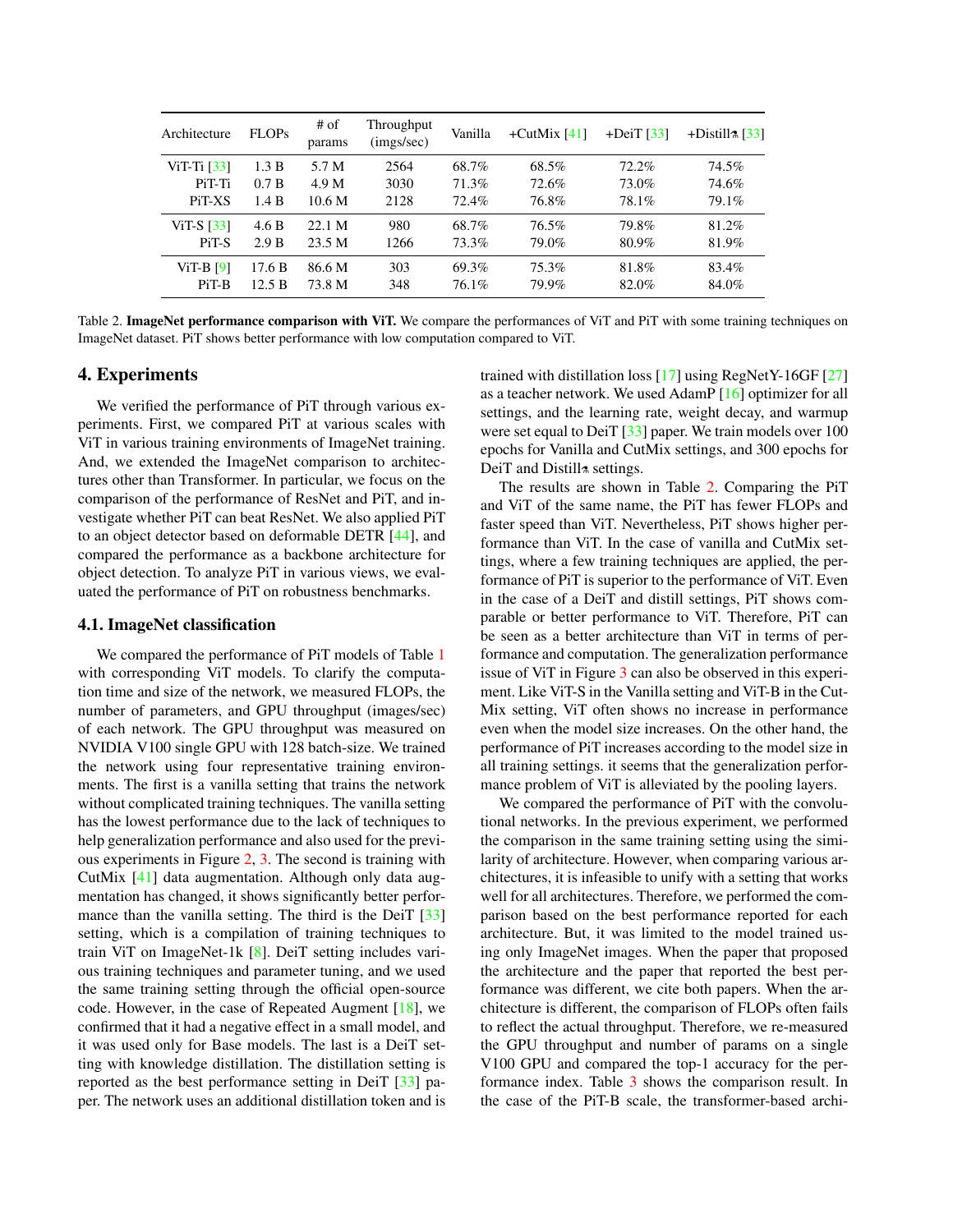<span id="page-6-3"></span><span id="page-6-0"></span>

| Network               | # of   | Throughput | Accuracy |  |
|-----------------------|--------|------------|----------|--|
|                       | params | (imgs/sec) |          |  |
| ResNet18 [13, 42]     | 11.7M  | 4545       | 72.5%    |  |
| MobileNetV2 [29]      | 3.5M   | 3846       | 72.0%    |  |
| MobileNetV3 [19]      | 5.5M   | 3846       | 75.2%    |  |
| EfficientNet-B0 [32]  | 5.3M   | 2857       | 77.1%    |  |
| ViT-Ti [33]           | 5.7M   | 2564       | 72.2%    |  |
| PiT-Ti                | 4.9M   | 3030       | 73.0%    |  |
| ViT-Ti $\approx$ [33] | 5.7M   | 2564       | 74.5%    |  |
| PiT-Ti <sub>7</sub>   | 4.9M   | 3030       | 74.6%    |  |
| ResNet34 [13, 38]     | 21.8M  | 2631       | 75.1%    |  |
| ResNet34D [14, 38]    | 21.8M  | 2325       | 77.1%    |  |
| EfficientNet-B1 [32]  | 7.8M   | 1754       | 79.1%    |  |
| <b>PiT-XS</b>         | 10.6M  | 2128       | 78.1%    |  |
| PiT-XS <sup>*</sup>   | 10.6M  | 2128       | 79.1%    |  |
| ResNet50 $[13, 42]$   | 25.6M  | 1266       | 80.2%    |  |
| ResNet101 [13, 42]    | 44.6M  | 757        | 81.6%    |  |
| ResNet50D [14, 38]    | 25.6M  | 1176       | 80.5%    |  |
| EfficientNet-B2 [32]  | 9.2M   | 1333       | 80.1%    |  |
| EfficientNet-B3 [32]  | 12.2M  | 806        | 81.6%    |  |
| RegNetY-4GF [27]      | 20.6M  | 1136       | 79.4%    |  |
| ResNeSt50 [43]        | 27.5M  | 877        | 81.1%    |  |
| ViT-S [33]            | 22.1M  | 980        | 79.8%    |  |
| PiT-S                 | 23.5M  | 1266       | 80.9%    |  |
| $ViT-S\approx [33]$   | 22.1M  | 980        | 81.2%    |  |
| $PiT-Sn$              | 23.5M  | 1266       | 81.9%    |  |
| ResNet152 [13, 42]    | 60.2M  | 420        | 81.9%    |  |
| ResNet101D [14, 38]   | 44.6M  | 354        | 83.0%    |  |
| ResNet152D [14, 38]   | 60.2M  | 251        | 83.7%    |  |
| EfficientNet-B4 [32]  | 19.3M  | 368        | 82.9%    |  |
| RegNetY-16GF [27]     | 83.6M  | 352        | 80.4%    |  |
| ResNeSt101 [43]       | 48.3M  | 398        | 83.0%    |  |
| ViT-B [9, 33]         | 86.6M  | 303        | 81.8%    |  |
| PiT-B                 | 73.8M  | 348        | 82.0%    |  |
| $ViT-B \land [9, 33]$ | 86.6M  | 303        | 83.4%    |  |
| PiT-B <sup>n</sup>    | 73.8M  | 348        | 84.0%    |  |

Table 3. ImageNet performance. We compare our PiT-(Ti, XS, S, and B) models with the counterparts which have a similar number of parameters. ⚗ means a model trained with distillation [\[33\]](#page-9-10).

tecture (ViT-B, PiT-B) outperforms the convolutional architecture. Even in the PiT-S scale, PiT-S shows superior performance than convolutional architecture (ResNet50) or outperforms in throughput (EfficientNet-b3). However, in the case of PiT-Ti, the performance of convolutional architectures such as ResNet34 [\[13\]](#page-8-2), MobileNetV3 [\[19\]](#page-8-9), and EfficientNet-b0 [\[32\]](#page-9-2) outperforms ViT-Ti and PiT-Ti. Overall, the transformer architecture shows better performance than the convolutional architecture at the scale of ResNet50 or higher, but it is weak at a small scale. Creating a lightweight transformer architecture such as MobileNet is one of the future works of ViT research.

Additionally, we conduct experiments on two extended

<span id="page-6-1"></span>

| Setting                 | Architecture          | Throughput<br>(imgs/sec) | Accuracy |
|-------------------------|-----------------------|--------------------------|----------|
|                         | ViT-Ti $\approx$ [33] | 2564                     | 76.6%    |
|                         | $PiT-Ti$              | 3030                     | 76.4%    |
| Long                    | $PiT-XS$              | 2128                     | 80.6%    |
| training                | $ViT-S\approx [33]$   | 980                      | 82.6%    |
| $(1000 \text{ epochs})$ | $PiT-S2$              | 1266                     | 82.7%    |
|                         | $ViT-B\approx [33]$   | 303                      | 84.2%    |
|                         | $Pi-R2$               | 348                      | 84.5%    |
|                         | ViT-B $[33]$          | 91                       | 83.1%    |
| Large resolution        | PiT-B                 | 82                       | 83.0%    |
| $(384\times384)$        | ViT-B $\approx$ [33]  | 91                       | 84.5%    |
|                         | $Pi$ -B <sub>2</sub>  | 82                       | 84.6%    |

Table 4. Extended training settings. We compare the performance of PiT with ViT for long training (1000 epochs) and finetune on large resolution  $(384\times384)$ 

<span id="page-6-2"></span>

| <b>Backbone</b> | Avg. Precision at IOU<br>$AP_{50}$<br>$AP_{75}$<br>AP |      |      | Params. | Latency<br>(ms / img) |
|-----------------|-------------------------------------------------------|------|------|---------|-----------------------|
| ResNet50 [13]   | 41.5                                                  | 60.5 | 44.3 | 41.0 M  | 49.7                  |
| $ViT-S [33]$    | 36.9                                                  | 57.0 | 38.0 | 34.9 M  | 55.2                  |
| PiT-S           | 39.4                                                  | 58.8 | 41.5 | 36.6 M  | 46.9                  |

Table 5. COCO detection performance based on Deformable DETR [\[44\]](#page-9-3). We evaluate the performance of PiT as a pretrained backbone for object detection.

training schemes: long training and fine-tune on large resolution. Table [4](#page-6-1) shows the results. As shown in the previous study [\[33\]](#page-9-10), the performance of ViT is significantly improved on the long training scheme (1000 epochs). So, we validate PiT on the long training scheme. As shown in Table [4,](#page-6-1) PiT models show comparable performance with ViT models on the long training scheme. Although the performance improvement is reduced than the Distill<sup>\*</sup> setting, PiTs still outperform ViT counterparts in throughput. Fine-tuning on large resolution (384  $\times$  384) is a famous method to train a large ViT model with small computation. In the large resolution setting, PiT has comparable performance with ViT, but, worse than ViT on throughput. It implies that PiT is designed for  $224 \times 224$  and the design is not compatible for the large resolution. However, we believe that PiT can outperform ViT with a new layer design for  $384 \times 384$ .

#### 4.2. Object detection

We validate PiT through object detection on COCO dataset [\[24\]](#page-8-8) in Deformable-DETR [\[44\]](#page-9-3). We train the detectors with different backbones including ResNet50, ViT-S, and our PiT-S. We follow the training setup of the original paper [\[44\]](#page-9-3) except for the image resolution. Since the original image resolution is too large for transformer-based backbones, we halve the image resolution for training and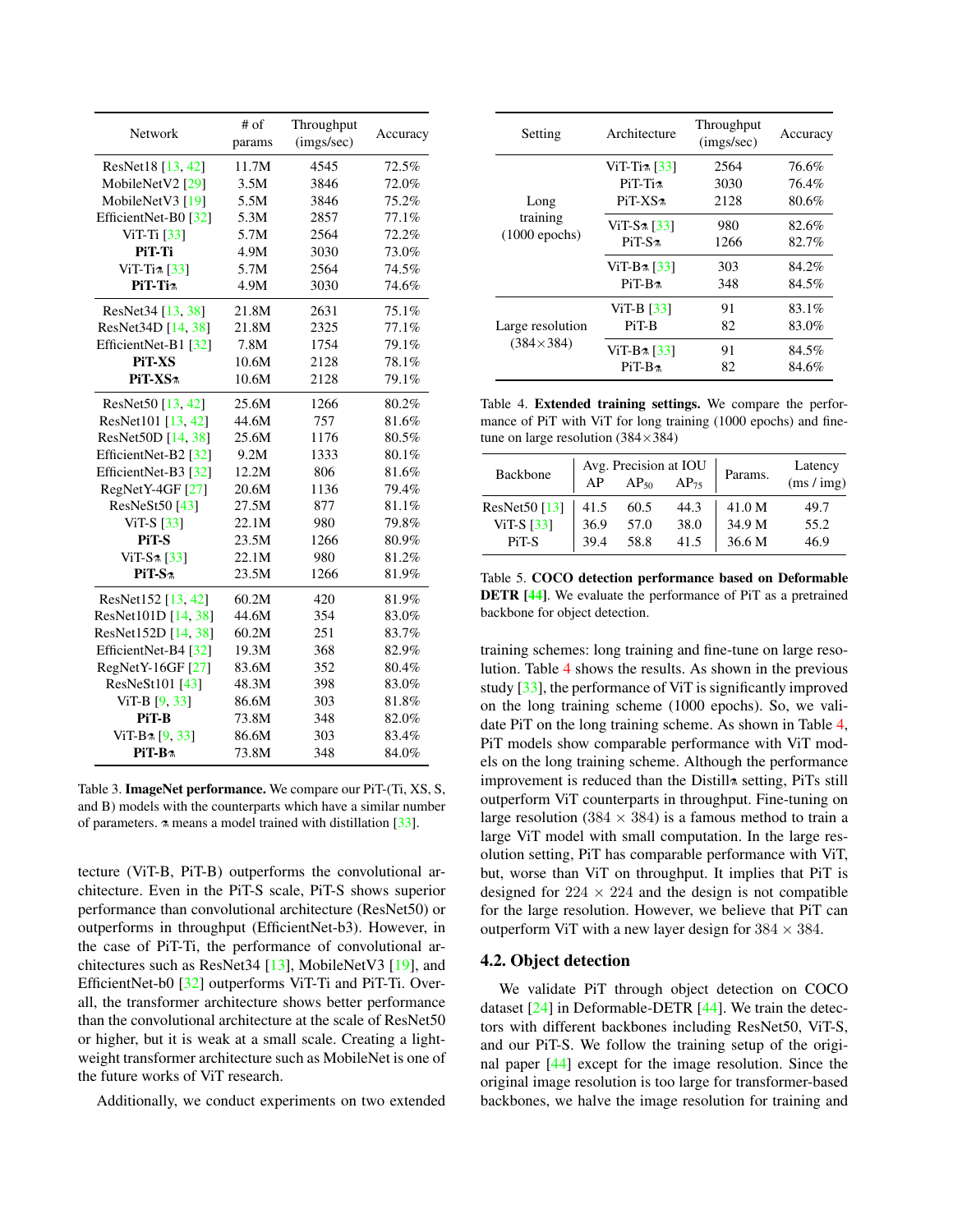<span id="page-7-1"></span><span id="page-7-0"></span>

|                                |      |      |      |      | Standard Occ IN-A $[15]$ BGC $[40]$ FGSM $[10]$ |
|--------------------------------|------|------|------|------|-------------------------------------------------|
| P <sub>i</sub> T <sub>-S</sub> | 80.8 | 74.6 | 21.7 | 21.0 | 29.5                                            |
| ViT-S $\left[33\right]$        | 79.8 | 73.0 | 19.1 | 17.6 | 27.2.                                           |
| ResNet $50$ [13]               | 76.0 | 52.2 | 0.0  | 22.3 | 7.1                                             |
| ResNet50 $\dagger$ [38]        | 79.0 | 67.1 | 5.4  | 32.7 | 24.7                                            |

Table 6. ImageNet robustness benchmarks. We compare three comparable architectures, PiT-B, ViT-S, and ResNet50 on various ImageNet robustness benchmarks, including center occlusion (Occ), ImageNet-A (IN-A), background challenge (BGC), and fast sign gradient method (FGSM) attack. We evaluate two ResNet50 models from the official PyTorch repository, and the well-optimized implementation [\[38\]](#page-9-14), denoted as †.

test of all backbones. We use bounding box refinement and a two-stage scheme for the best performance [\[44\]](#page-9-3). For multiscale features for ViT-S, we use features at the 2nd, 8th, and 12th layers following the position of pooling layers on PiT. All detectors are trained for 50 epochs and the learning rate is dropped by factor 1/10 at 40 epochs.

Table [5](#page-6-2) shows the measured AP score on val2017. The detector based on PiT-S outperforms the detector with ViT-S. It shows that the pooling layer of PiT is effective not only for ImageNet classification but also for pretrained backbone for object detection. We measured single image latency with a random noise image at resolution  $600 \times 400$  PiT based detector has lower latency than detector based on ResNet50 or ViT-S. Although PiT detector cannot beat the performance of the ResNet50 detector, PiT detector has better latency, and improvement over ViT-S is significant. Additional investigation on the training settings for PiT based detectors would improve the performance of the PiT detector.

### 4.3. Robustness benchmarks

In this subsection, we investigate the effectiveness of the proposed architecture in terms of robustness against input changes. We presume that the existing ViT design concept, which keeps the spatial dimension from the input layer to the last layer, has two conceptual limitations: *Lack of background robustness* and *sensitivity to the local discriminative visual features*. We, therefore, presume that PiT, our new design choice with the pooling mechanism, performs better than ViT for the background robustness benchmarks and the local discriminative sensitivity benchmarks.

We employ four different robustness benchmarks. Occlusion benchmark measures the ImageNet validation accuracy where the center  $112 \times 112$  patch of the images is zero-ed out. This benchmark measures whether a model only focuses on a small discriminative visual feature or not. ImageNet-A (IN-A) is a dataset constructed by collecting the failure cases of ResNet50 from the web [\[15\]](#page-8-23) where the collected images contain unusual backgrounds or objects with very small size  $[23]$ . From this benchmark, we can infer how a model is less sensitive to unusual backgrounds or object size changes. However, since IN-A is constructed by collecting images (queried by 200 ImageNet subclasses) where ResNet50 predicts a wrong label, this dataset can be biased towards ResNet50 features. We, therefore, employ background challenge (BGC) benchmark [\[40\]](#page-9-16) to explore the explicit background robustness. The BGC dataset consists of two parts, foregrounds, and backgrounds. This benchmark measures the model validation accuracy while keeping the foreground but adversarially changing the background from the other image. Since BGC dataset is built upon nine subclasses of ImageNet, the baseline random chance is 11.1%. Lastly, we tested adversarial attack robustness using the fast gradient sign method (FGSM) [\[10\]](#page-8-24).

Table [6](#page-7-0) shows the results. First, we observe that PiT shows better performances than ViT in all robustness benchmarks, despite they show comparable performances in the standard ImageNet benchmark (80.8 vs. 79.8). It supports that our dimension design makes the model less sensitive to the backgrounds and the local discriminative features. Also, we found that the performance drops for occluded samples by ResNet50 are much dramatic than PiT;  $80.8 \rightarrow 74.6$ , 5% drops for PiT, 79.0  $\rightarrow$  67.1, 15% drops for ResNet50. This implies that ResNet50 focuses more on the local discriminative areas, by the nature of convolutional operations. Interestingly, in Table [6,](#page-7-0) ResNet50 outperforms ViT variants in the background challenge dataset (32.7 vs. 21.0). This implies that the self-attention mechanism unintentionally attends more backgrounds comparing to ResNet design choice. Overcoming this potential drawback of vision transformers will be an interesting research direction.

### 5. Conclusion

In this paper, we have shown that the design principle widely used in CNNs - the spatial dimensional transformation performed by pooling or convolution with strides, is not considered in transformer-based architectures such as ViT; ultimately affects the model performance. We have first studied with ResNet and found that the transformation in respect of the spatial dimension increases the computational efficiency and the generalization ability. To leverage the benefits in ViT, we propose a PiT that incorporates a pooling layer into Vit, and PiT shows that these advantages can be well harmonized to ViT through extensive experiments. Consequently, while significantly improving the performance of the ViT architecture, we have shown that the pooling layer by considering spatial interaction ratio is essential to a self-attention-based architecture.

Acknowledgement We thank NAVER AI Lab members for valuable discussion and advice. NSML [\[20\]](#page-8-26) has been used for experiments. We thank the reviewers for the productive feedback.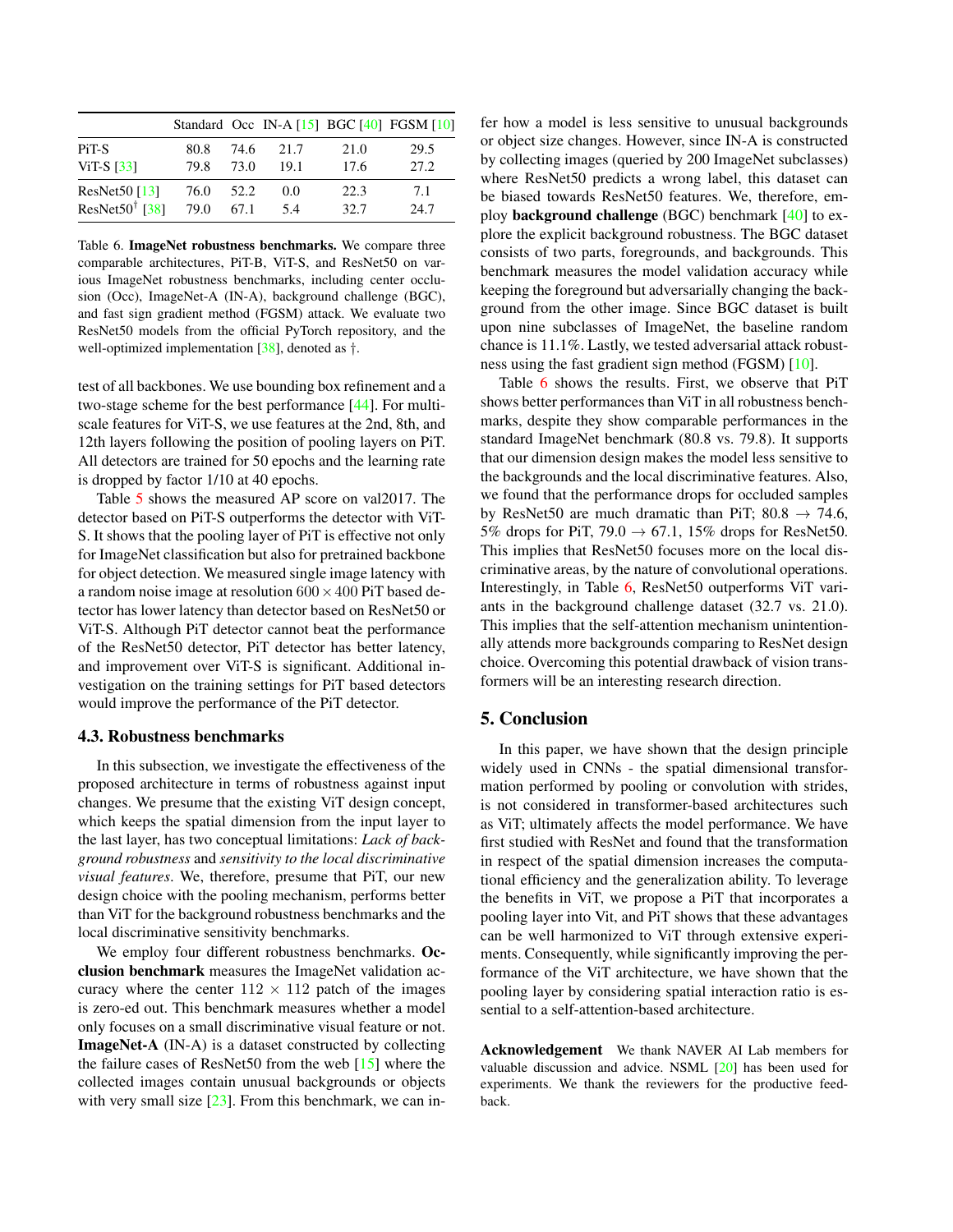## References

- <span id="page-8-15"></span>[1] Jimmy Lei Ba, Jamie Ryan Kiros, and Geoffrey E Hinton. Layer normalization. *arXiv preprint arXiv:1607.06450*, 2016. [2](#page-1-1)
- <span id="page-8-13"></span>[2] Irwan Bello. Lambdanetworks: Modeling long-range interactions without attention. In *International Conference on Learning Representations*, 2021. [2](#page-1-1)
- <span id="page-8-17"></span>[3] Han Cai, Ligeng Zhu, and Song Han. Proxylessnas: Direct neural architecture search on target task and hardware. *arXiv preprint arXiv:1812.00332*, 2018. [5](#page-4-2)
- <span id="page-8-0"></span>[4] Nicolas Carion, Francisco Massa, Gabriel Synnaeve, Nicolas Usunier, Alexander Kirillov, and Sergey Zagoruyko. End-toend object detection with transformers. In *European Conference on Computer Vision*, pages 213–229. Springer, 2020. [1](#page-0-0)
- <span id="page-8-7"></span>[5] Nadav Cohen, Or Sharir, and Amnon Shashua. On the expressive power of deep learning: A tensor analysis. In *Conference on learning theory*, pages 698–728. PMLR, 2016. [1](#page-0-0)
- <span id="page-8-5"></span>[6] Nadav Cohen and Amnon Shashua. Inductive bias of deep convolutional networks through pooling geometry. In *International Conference on Learning Representations*, 2016. [1](#page-0-0)
- <span id="page-8-12"></span>[7] Zihang Dai, Guokun Lai, Yiming Yang, and Quoc V Le. Funnel-transformer: Filtering out sequential redundancy for efficient language processing. *arXiv preprint arXiv:2006.03236*, 2020. [2](#page-1-1)
- <span id="page-8-3"></span>[8] Jia Deng, Wei Dong, Richard Socher, Li-Jia Li, Kai Li, and Li Fei-Fei. Imagenet: A large-scale hierarchical image database. In *2009 IEEE conference on computer vision and pattern recognition*, pages 248–255. Ieee, 2009. [1,](#page-0-0) [6](#page-5-1)
- <span id="page-8-1"></span>[9] Alexey Dosovitskiy, Lucas Beyer, Alexander Kolesnikov, Dirk Weissenborn, Xiaohua Zhai, Thomas Unterthiner, Mostafa Dehghani, Matthias Minderer, Georg Heigold, Sylvain Gelly, Jakob Uszkoreit, and Neil Houlsby. An image is worth 16x16 words: Transformers for image recognition at scale. In *International Conference on Learning Representations*, 2021. [1,](#page-0-0) [2,](#page-1-1) [4,](#page-3-2) [5,](#page-4-2) [6,](#page-5-1) [7](#page-6-3)
- <span id="page-8-24"></span>[10] Ian J Goodfellow, Jonathon Shlens, and Christian Szegedy. Explaining and harnessing adversarial examples. *arXiv preprint arXiv:1412.6572*, 2014. [8](#page-7-1)
- <span id="page-8-10"></span>[11] Dongyoon Han, Jiwhan Kim, and Junmo Kim. Deep pyramidal residual networks. In *Proceedings of the IEEE conference on computer vision and pattern recognition*, pages 5927–5935, 2017. [2](#page-1-1)
- <span id="page-8-11"></span>[12] Dongyoon Han, Sangdoo Yun, Byeongho Heo, and YoungJoon Yoo. Rethinking channel dimensions for efficient model design. In *Proceedings of the IEEE/CVF Conference on Computer Vision and Pattern Recognition*, pages 732–741, 2021. [2,](#page-1-1) [3](#page-2-1)
- <span id="page-8-2"></span>[13] Kaiming He, Xiangyu Zhang, Shaoqing Ren, and Jian Sun. Deep residual learning for image recognition. In *Proceedings of the IEEE conference on computer vision and pattern recognition*, pages 770–778, 2016. [1,](#page-0-0) [2,](#page-1-1) [3,](#page-2-1) [7,](#page-6-3) [8](#page-7-1)
- <span id="page-8-22"></span>[14] Tong He, Zhi Zhang, Hang Zhang, Zhongyue Zhang, Junyuan Xie, and Mu Li. Bag of tricks for image classification with convolutional neural networks. In *Proceedings of the IEEE/CVF Conference on Computer Vision and Pattern Recognition (CVPR)*, June 2019. [7](#page-6-3)
- <span id="page-8-23"></span>[15] Dan Hendrycks, Kevin Zhao, Steven Basart, Jacob Steinhardt, and Dawn Song. Natural adversarial examples. *arXiv preprint arXiv:1907.07174*, 2019. [8](#page-7-1)
- <span id="page-8-21"></span>[16] Byeongho Heo, Sanghyuk Chun, Seong Joon Oh, Dongyoon Han, Sangdoo Yun, Gyuwan Kim, Youngjung Uh, and Jung-Woo Ha. Adamp: Slowing down the slowdown for momentum optimizers on scale-invariant weights. In *International Conference on Learning Representations*, 2021. [6](#page-5-1)
- <span id="page-8-19"></span>[17] Geoffrey Hinton, Oriol Vinyals, and Jeff Dean. Distilling the knowledge in a neural network. *arXiv preprint arXiv:1503.02531*, 2015. [6](#page-5-1)
- <span id="page-8-18"></span>[18] Elad Hoffer, Tal Ben-Nun, Itay Hubara, Niv Giladi, Torsten Hoefler, and Daniel Soudry. Augment your batch: Improving generalization through instance repetition. In *Proceedings of the IEEE/CVF Conference on Computer Vision and Pattern Recognition*, pages 8129–8138, 2020. [6](#page-5-1)
- <span id="page-8-9"></span>[19] Andrew Howard, Mark Sandler, Grace Chu, Liang-Chieh Chen, Bo Chen, Mingxing Tan, Weijun Wang, Yukun Zhu, Ruoming Pang, Vijay Vasudevan, et al. Searching for mobilenetv3. In *Proceedings of the IEEE/CVF International Conference on Computer Vision*, pages 1314–1324, 2019. [2,](#page-1-1) [3,](#page-2-1) [7](#page-6-3)
- <span id="page-8-26"></span>[20] Hanjoo Kim, Minkyu Kim, Dongjoo Seo, Jinwoong Kim, Heungseok Park, Soeun Park, Hyunwoo Jo, KyungHyun Kim, Youngil Yang, Youngkwan Kim, Nako Sung, and Jung-Woo Ha. NSML: meet the mlaas platform with a real-world case study. *CoRR*, abs/1810.09957, 2018. [8](#page-7-1)
- <span id="page-8-4"></span>[21] Alex Krizhevsky, Ilya Sutskever, and Geoffrey E Hinton. Imagenet classification with deep convolutional neural networks. *Advances in neural information processing systems*, 25:1097–1105, 2012. [1,](#page-0-0) [2](#page-1-1)
- <span id="page-8-14"></span>[22] Boyi Li, Felix Wu, Kilian Q Weinberger, and Serge Belongie. Positional normalization. In H. Wallach, H. Larochelle, A. Beygelzimer, F. d'Alché-Buc, E. Fox, and R. Garnett, editors, *Advances in Neural Information Processing Systems*, volume 32. Curran Associates, Inc., 2019. [2](#page-1-1)
- <span id="page-8-25"></span>[23] Xiao Li, Jianmin Li, Ting Dai, Jie Shi, Jun Zhu, and Xiaolin Hu. Rethinking natural adversarial examples for classification models. *arXiv preprint arXiv:2102.11731*, 2021. [8](#page-7-1)
- <span id="page-8-8"></span>[24] Tsung-Yi Lin, Michael Maire, Serge Belongie, James Hays, Pietro Perona, Deva Ramanan, Piotr Dollár, and C Lawrence Zitnick. Microsoft coco: Common objects in context. In *European conference on computer vision*, pages 740–755. Springer, 2014. [2,](#page-1-1) [7](#page-6-3)
- <span id="page-8-16"></span>[25] Hanxiao Liu, Karen Simonyan, and Yiming Yang. Darts: Differentiable architecture search. *arXiv preprint arXiv:1806.09055*, 2018. [5](#page-4-2)
- <span id="page-8-6"></span>[26] Filip Radenović, Giorgos Tolias, and Ondřei Chum. Finetuning cnn image retrieval with no human annotation. *IEEE transactions on pattern analysis and machine intelligence*, 41(7):1655–1668, 2018. [1](#page-0-0)
- <span id="page-8-20"></span>[27] Ilija Radosavovic, Raj Prateek Kosaraju, Ross Girshick, Kaiming He, and Piotr Dollár. Designing network design spaces. In *Proceedings of the IEEE/CVF Conference on Computer Vision and Pattern Recognition*, pages 10428– 10436, 2020. [6,](#page-5-1) [7](#page-6-3)